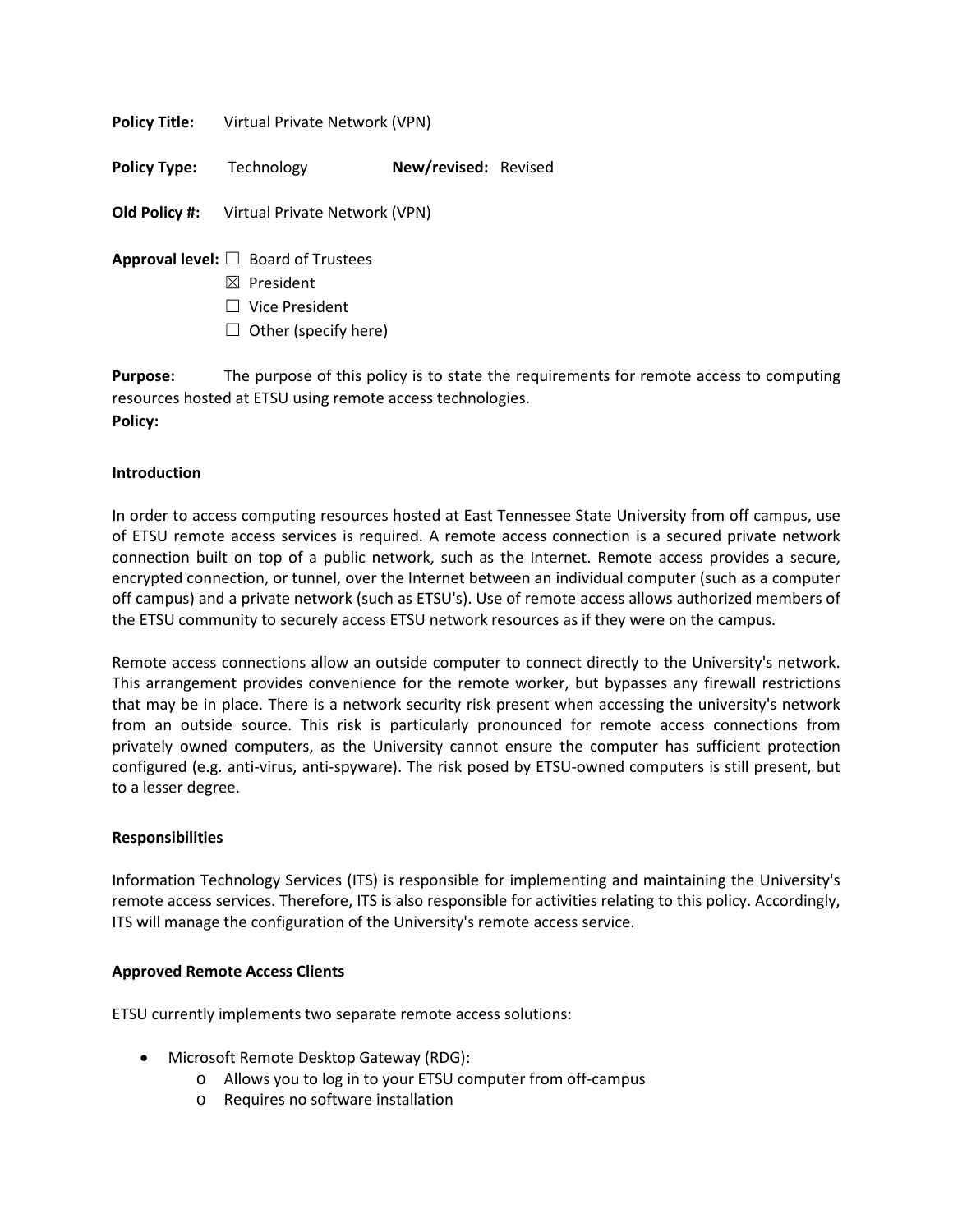- o Presents a lower security risk
- o Does not expire (subject to periodic review)
- Cisco AnyConnect (VPN):
	- o Allows you to connect to the ETSU network from off-campus
	- o Requires software installation
	- o Presents a higher security risk
	- o Expires, at minimum, every 12 months

Microsoft Remote Desktop Gateway (RDP) is the recommended choice for most remote access users. This option provides sufficient access for the majority of users and reduces security risks to the university.

### **Policy for Remote Access**

ETSU employees, and authorized third parties (customers, vendors, etc.) may, under some circumstances, utilize remote access to access ETSU computing resources for which they have been granted access.

Regular, full-time ETSU faculty or staff employees that have a valid ETSU Domain User Account may request remote access to the ETSU network by completing a [Remote Access Request Form.](http://www.etsu.edu/oit/documents/Remote_Access_Request_Form.pdf) A letter of justification must accompany the request. The letter should address, in sufficient detail, what resources will be accessed through the VPN and explanation for why the resources cannot be accessed through conventional means. Requests omitting a letter of justification will be returned to the requester as incomplete.

With the exception of Remote Desktop Gateway (see Operational Procedures section) remote access is valid for a set period of time. Requesters should indicate the date remote access should take effect and the date access should expire. Remote access may be granted for a period of up to twelve months, after which remote access for the account will expire. Requesters will be notified via phone or email approximately thirty (30) days before remote access expires. Account holders may resubmit a Remote [Access Request Form u](http://www.etsu.edu/oit/documents/Remote_Access_Request_Form.pdf)p to thirty (30) days before the remote access expiration date to continue remote access without disruption.

#### **Guidelines for Access:**

- Faculty and Administrative accounts may be granted remote access.
- Vendor Accounts may be granted remote access. Vendor accounts are setup specifically for vendors to access ETSU resources for support purposes. Vendor accounts must be sponsored by an ETSU employee. The account sponsor bears responsibility for the account and its use by the vendor. If the vendor account does not already exist, a request to establish one must be made at the same time remote access is requested.
- Departmental Accounts will not be granted remote access due to lack of accountability. These accounts are typically shared among several users and it is difficult to trace a specific user back to the account at any given time.
- Temporary Accounts will not be granted remote access.
- Student accounts will not be granted remote access.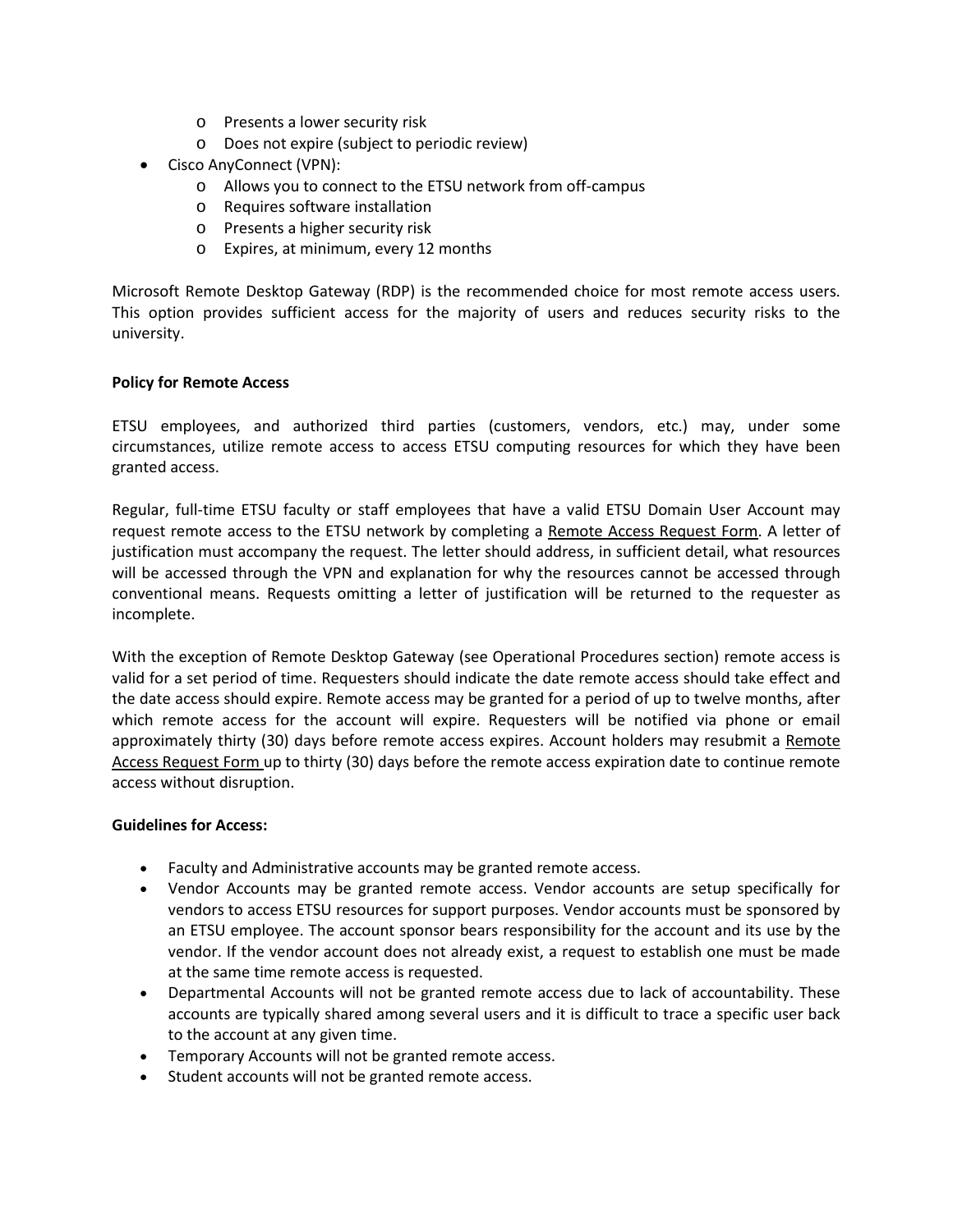• Clerical or Support accounts will not be granted remote access without prior telecommuting approval (Vice President endorsement required).

All remote access account holders are subject to the following Remote Access Terms of Use.

### **Remote Access Terms of Use**

Any user found to have violated the following terms of use may be subject to loss of privileges or services and other disciplinary action.

- 1. It is the responsibility of all ETSU employees and authorized third parties with remote access privileges to ensure that unauthorized users are not allowed access to internal University networks and associated content.
- 2. All individuals and machines, including university-owned and personal equipment, are a de facto extension of ETSU's network, and as such are subject to the university's [Acceptable Use Policy.](http://www.etsu.edu/its/policies/acceptable-use.aspx)
- 3. All computers connected to ETSU's internal network via remote access or any other technology must use a properly configured, up-to-date operating system and anti-virus software; this includes all personally-owned computers.
- 4. Redistribution of the ETSU remote access installers or associated installation information is prohibited.
- 5. All network activity during a remote access session is subject to ETSU policies.
- 6. All users of the ETSU remote access services shall only utilize resources for which they have been granted permission and rights to use.

# **Operational Procedures**

In order to use remote access, users will need a connection to the Internet from their off-campus location. While dial-up Internet connections may utilize a remote access connection, performance is very slow and is not recommended or supported.

- Remote access users will be automatically disconnected from the ETSU network after 30 minutes of inactivity. The user must then logon again to reconnect to the network. Pings or other artificial network processes to keep the connection open are prohibited.
- Information Technology Services will only provide support for approved remote access software clients.
- Questions related to the use of ETSU remote access should be directed to the ITS Help Desk at 423-439-4648 or [itshelp@etsu.edu](mailto:itshelp@etsu.edu?Subject=) .

# **Policy Dispute**

The Chief Information Officer is charged with the responsibility to periodically review this policy and propose changes as needed.

**Notes:**